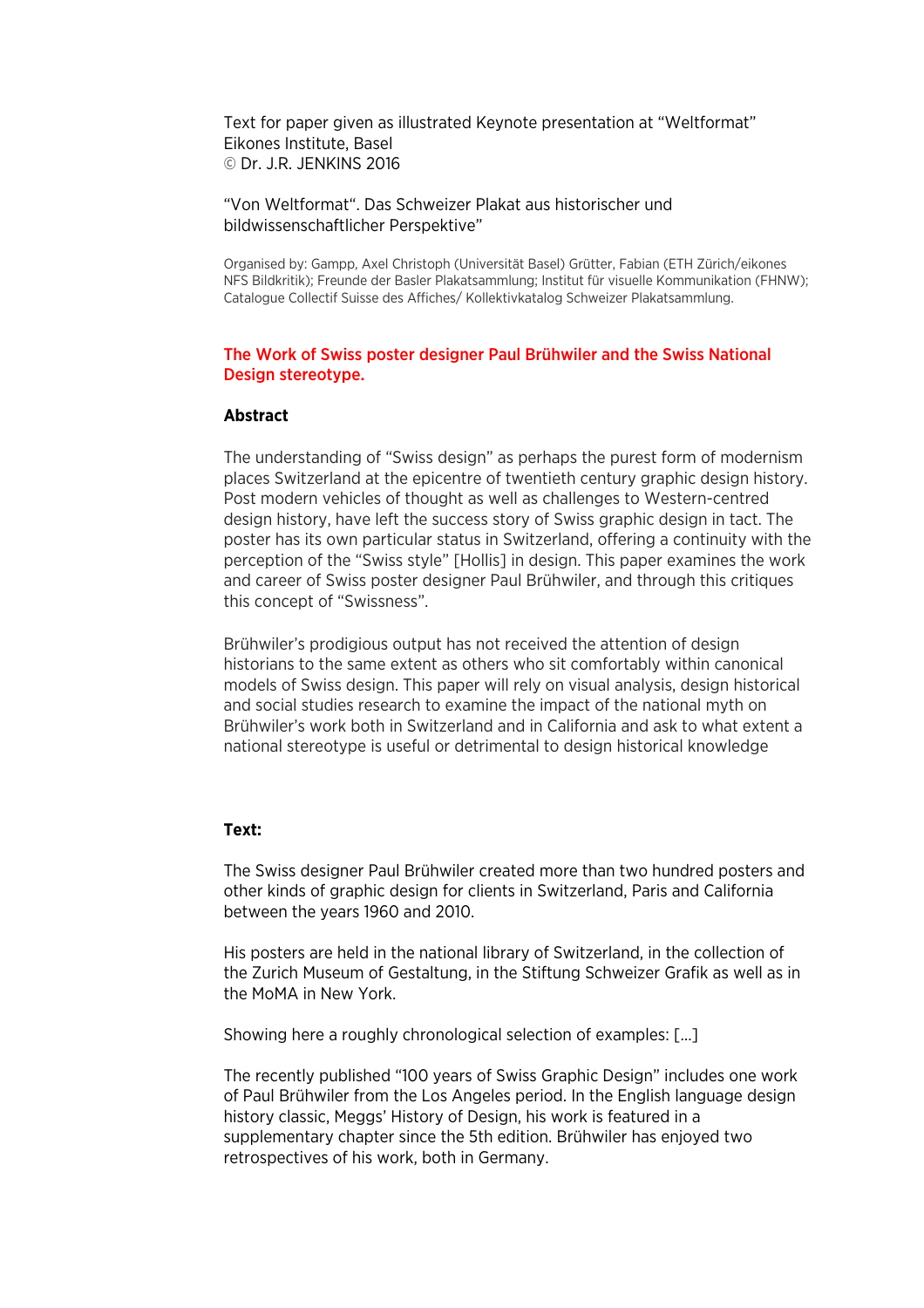I set out to examine this notion of a national stereotype and how this is used in design history and criticism. In the Swiss case a national style or method has even taken a descriptor which identifies it as at one with the nation: "Swiss style". Rational, systematised, neutral, clean, precise design, the abiding characteristics of post war Modernism are found to have their epicentre in the country whose stereotype as a nation shares these same characteristics – rational, systematised, neutral, clean, precise. Whether the term "Swiss style" emerged at home or abroad, the style (that equally sought to be international) was a metonym for "Swiss".

Even when the era of the Swiss style forged by protagonists such as Emil Ruder, Armin Hoffman and Josef Müller Brockmann in Zurich and Basel began to be eclipsed by the counter tendencies towards deconstruction centred around Wolfgang Weingart and others, the myth of Swiss design retained its currency, and does even today. Post modern vehicles of thought as well as challenges to the Western-centred design history, have left the success story of Swiss graphic design intact.

As each new generation of cultural critics seeks to identify "Swiss" design anew, the myth of "Swiss style" remains as the standard to which design invariably relates and perhaps tries to distance itself. The Swiss stereotype, compelling as it is, seems hard to shake off.

In the 1990s Swiss design becomes represented by young people in touch with computers in studios, creating visually strikingly similar work, the aesthetics of vector graphics, manga, and techno.

This monograph also tackles the question of Swissness head on, but again the work portrayed seems to unite around a limited set of visual characteristics.

#### Anglo American design historians

Anglo American design historians (eg Hollis, Cramsie, Meggs) have embraced the essentialist idea of Swissness and functionalist modernism, particularly in typography. Whilst they refer in particular to the influence of the post war era, this as the imaginary of Swissness seems to hold its currency even today.

"Swissness" as a set of design characteristics in is explained in relation to "Swissness" as a geopolitical cultural condition. For example, Patrick Cramsie in *The Story of Graphic Design* describes Swiss style with terms such as "impersonal", "rational" "clarity" "minimal" "abstract". He makes a link between Switzerland's system of direct democracy, the four languages and the "onus on designers to present information clearly and impartially." (p 244) He refers to Switzerland's geographical position on the borders of Fascism in the war, traditions of craftsmanship, and an institutional support for graphic design.

Whilst these conditions may have been present, there is no causal link between frequent referendums and a prediliction for the sans serif, nor between technical and craft skills and a preference for photography over illustration.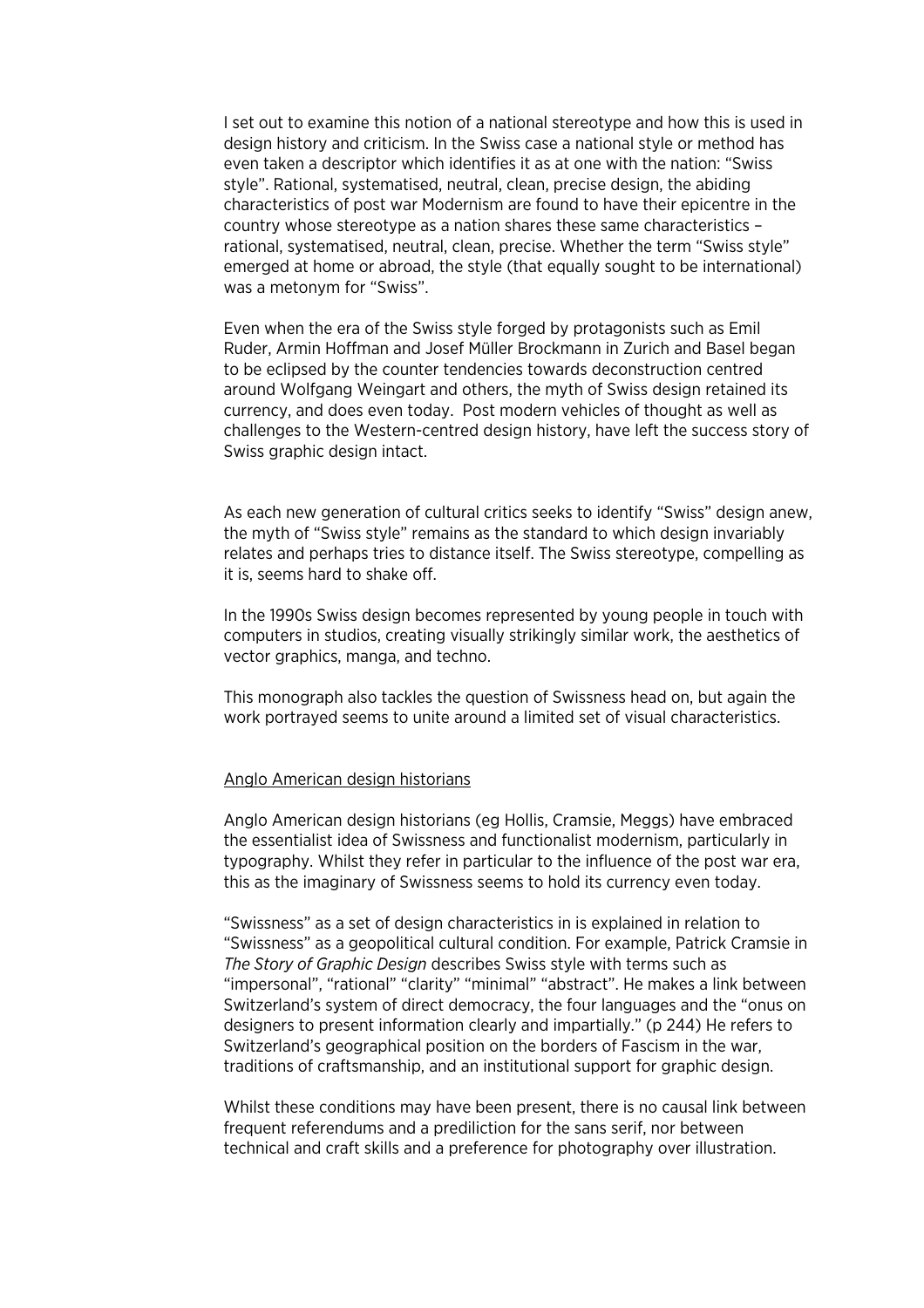It is true, the development of the grid allowed for the systematic presentation of information, but the growing need for this in the post war era was symptomatic of the rise in mass communications and public information with increasing mobility, global trade, consumerism, and media output, none of which were unique to Switzerland.

The current scholarship projects in Switzerland are already opening up these delivered histories. *100 Years of Swiss Graphic Design* already makes a huge contribution to expanding the idea of Swiss graphic design.

But it still wants to retain "something autonomous that can be described as Swiss graphic design". Asking the perennial question, what makes it Swiss? it nonetheless falters, wanting to go beyond the cliches but inevitably then generalising, referring for example to the commercial recognition of the benefit of quality design in Switzerland – this latter telling us more about the value of design rather than its formal or methodological characteristics.

If Swiss design, as I contend is caught in its own stereotype, then what do I mean by stereotype?

A stereotype is typically it is considered to be a negative assignment, but it doesn't have to be. Indeed, there is much that would be considered positive about the Swiss stereotype. Michael Pickering argues that the concept of the stereotype has its partner concept in "The Other" that is to say, the idea of the active subject which defends its normality through the exclusion and denigration of those who don't conform.

It is important to note, that the stereotype refers to not a classification or category, but a set of characteristics associated with a group, which is then assumed to apply to all members of that group. Ewen and Ewen, authors of *Typecasting*, demonstrate how stereotyping has gone hand in hand with the building of nations and national identity, but always on the basis of exclusion and the assertion of the Subject as against the Other. All of these writers focus on the use of stereotypes to connote inferiority.

Was Swiss style a construction of design history which promoted and served a partial vision of Swiss nationhood? How useful is it still to try to construct national cultures of design? I hope to shed some light on these questions through the example of the work and career of poster designer Paul Brühwiler. This is the focus of the next section of this presentation.

\* \* \* \*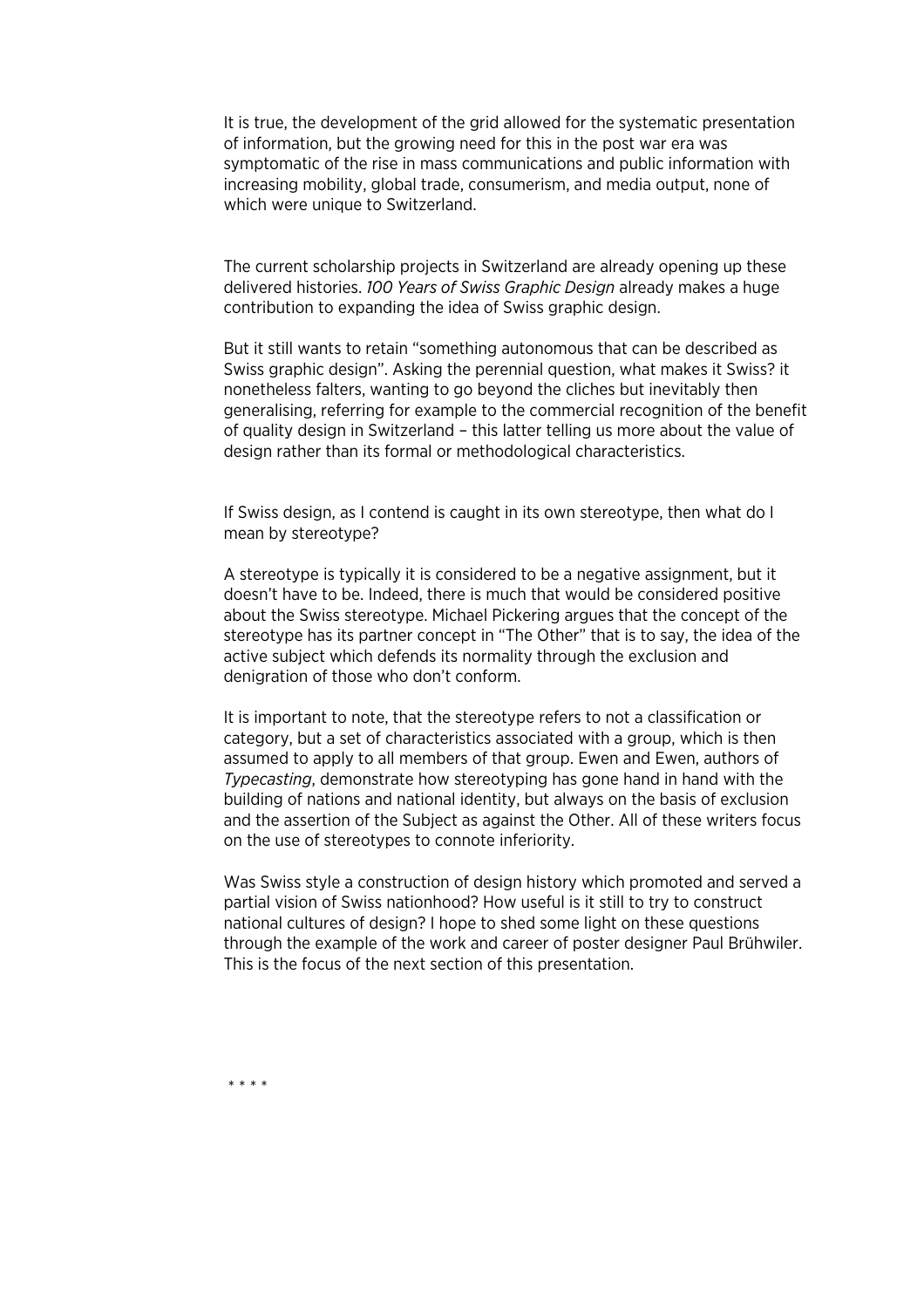Paul Brühwiler was born in 1939 in Luzern and took a graphic design *Vorkurs* at the Kunstgewerbeschule, followed by a four-year graphic design apprenticeship in Luzern.

In the late fifties, Zürich seemed far from Luzern. The Luzern school was not oriented to the concrete art inspired by pre-war Modernism that was developing in the mid to late 1950s in Basel and Zurich. Innovations such as Typografische Monatsblätter (image) and Neue Grafik (image), were not representative of most graphic design at the time.

For example, The posters from Switzerland selected in "Modern Publicity" from 1950 to 1951 show a number of works moving in the direction of geometric and abstract solutions, but just as many are illustrative.

Examples from Graphis 1959/60 again show the two directions side by side. The emergent "Swiss style" is notably fresh and different. But nonetheless this represents a small proportion of the designs at the time.

The terms typography or graphic design are not even used, only advertising, illustration and art.

Even half a decade later, in 1972, it was by no means inevitable that Swiss design was to be uniquely identified with the forward march towards an imaginary rationality offered by the truth of mathematics and geometry.

Henri Hillebrand in *Graphic Designers in Europe* talks of two Basel schools:

"Die Basler Schule: das ist in der modernen Grafik doch ein Begriff– gerade weil er unbedachterweise fuer zwei vollkommende gegensaetliche Richtungen verwendet wird, fuer die illusionisten wir Stocklin, Brun, Leupin und Birkhauser, und fuer die Konkreten wie Hofmann und Ruder."

So, what was happening at these unknown Swiss schools of design? At the time when Brühwiler studied in Luzern, the orientation was to drawing and expressionist forms of design. Students were encouraged to draw, paint, to do woodcuts, and were expected to find their own personal language of visual design. A subjectivity was encouraged.

Wolfgang Weingart in interview claimed: "Not every school in Switzerland was as good as Basel. Zurich perhaps, but nobody spoke about Bern and Lucerne, they were totally unknown […] Lausanne was a totally unknown school, everybody laughed about this school.

[Louise Paradis; conversation took place in Basel in January 2011. It was copyedited by Ariella Yedgar.]

Was Lucerne simply conservative, or was it developing its own method and style, which does not fit tidily into design history canon?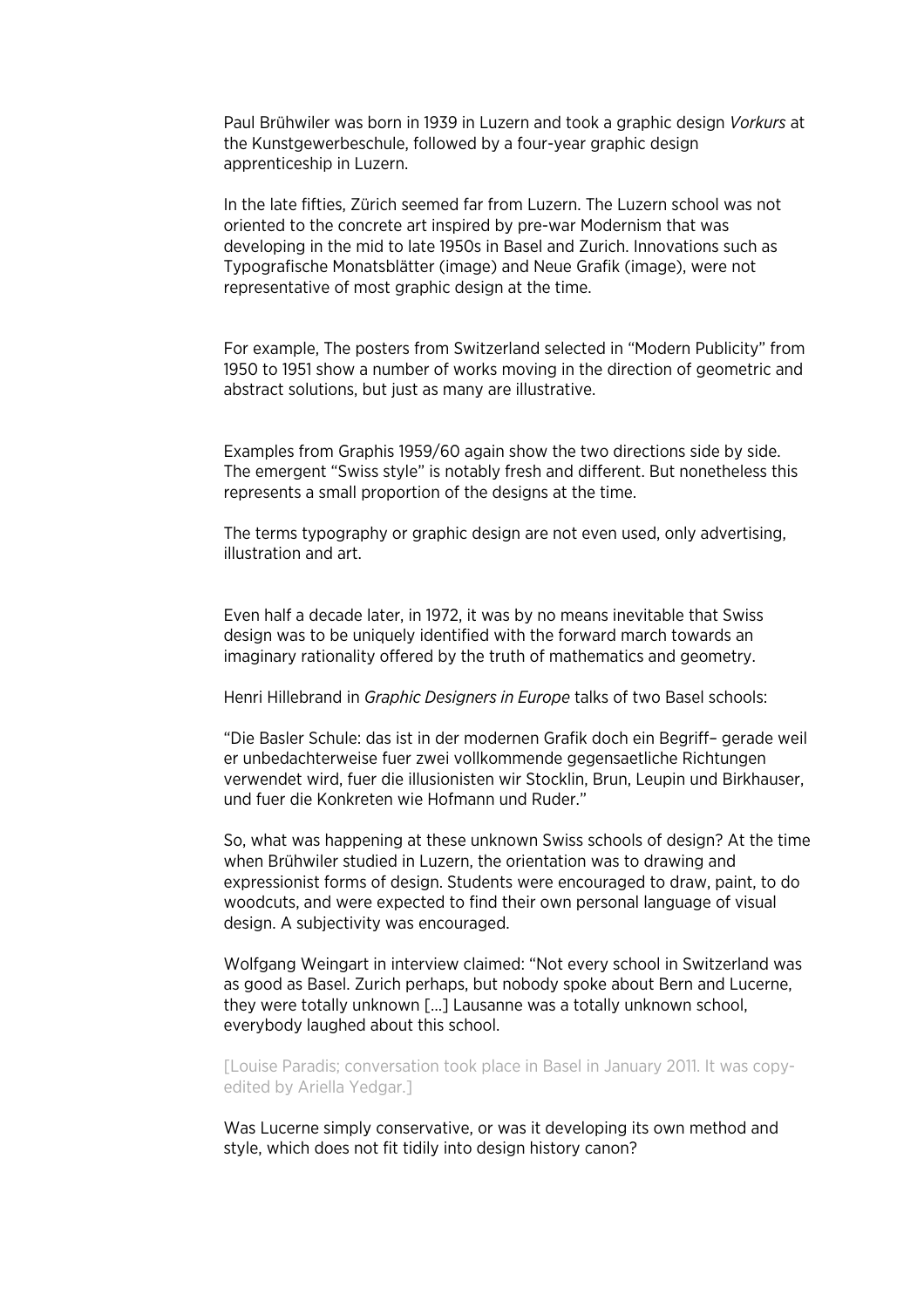When Hans Rudolf Lutz, ardent defender of a subjective design position became head of the school from 1966, the emphasis on personal expression remained. However, I have not come across the presence of a "Lucerne School", nor even of the "illusionist" school in Basel referred to by Henri Hillebrand. or even a Romande school in the standard canon of "Swiss design".

Brühwiler himself was inspired by the Basel poster artist Herbert Leupin. Leupin's work, lyrical, colourful, illustrated represents a different modernism. Although his work received international acclaim in the 1950s and 1960s all over the world it is not what springs to mind today when we talk of the Basel school.

During his apprenticeship, Brühwiler's talent for both drawing and poster design were put to good use, and brought commercial success for Kung. The kind of work they undertook was promotional material, shop windows and posters for Swiss businesses such as Hotel Raben in Luzern, Hotel Elite in Zürich. These images show a brochure for the Modegeschaft Grieder in Luzern.

But by 1960, Brühwiler was already finding Lucerne too provincial, and left for Paris where he hoped to work in film design. It was only in Paris, that he learnt that his Swiss nationality placed him an advantageous position as a designer, although he knew nothing himself of "Swiss design", nor even of its precursor The Bauhaus. Brühwiler's window to the world of graphic design had been Graphis magazine in which he admired many different forms of graphic design. It was working with Albert Hollenstein in Pigalle, however, that he encountered designers from Basel and Zurich.

In Paris, Brühwiler moved on corporate work with Dorland, (Dorland and Grey), and then Conde Naste where he art directed the male fashion magazine Adam as well as designing packaging for Beaufour.

By 1965, Brühwiler wanted to expand his horizons further and emigrated with his young family and a fellow graphic designer to Los Angeles. It was the start of a roller coaster of professional, personal and graphic design experience which saw him contribute to some of the foremost studios of American Modernism, Saul Bass and Charles and Ray Eames.

In Los Angeles, Brühwiler again he found that his Swiss nationality brought with it a certain cache, whilst at the same time there was little evidence of of the "Swiss Style" in his portfolio. In Switzerland itself the counter movement of deconstruction was emerging, particularly in typography with the well known exchanged between American students and Basel teachers.

Hoping again to work in film titles, Brühwiler got his first job with Saul Bass in 1965, but as it turned out his talents were put to doing the print work which he could do faster and better than the other designers.

In 1967, Brühwiler went on to work with Charles and Ray Eames, an immersive experience he describes as like going to university, with scientists and mathematicians as much a part of the operation as designers. The Eames admired Swiss design. But their modernism embraced tradition. Rather than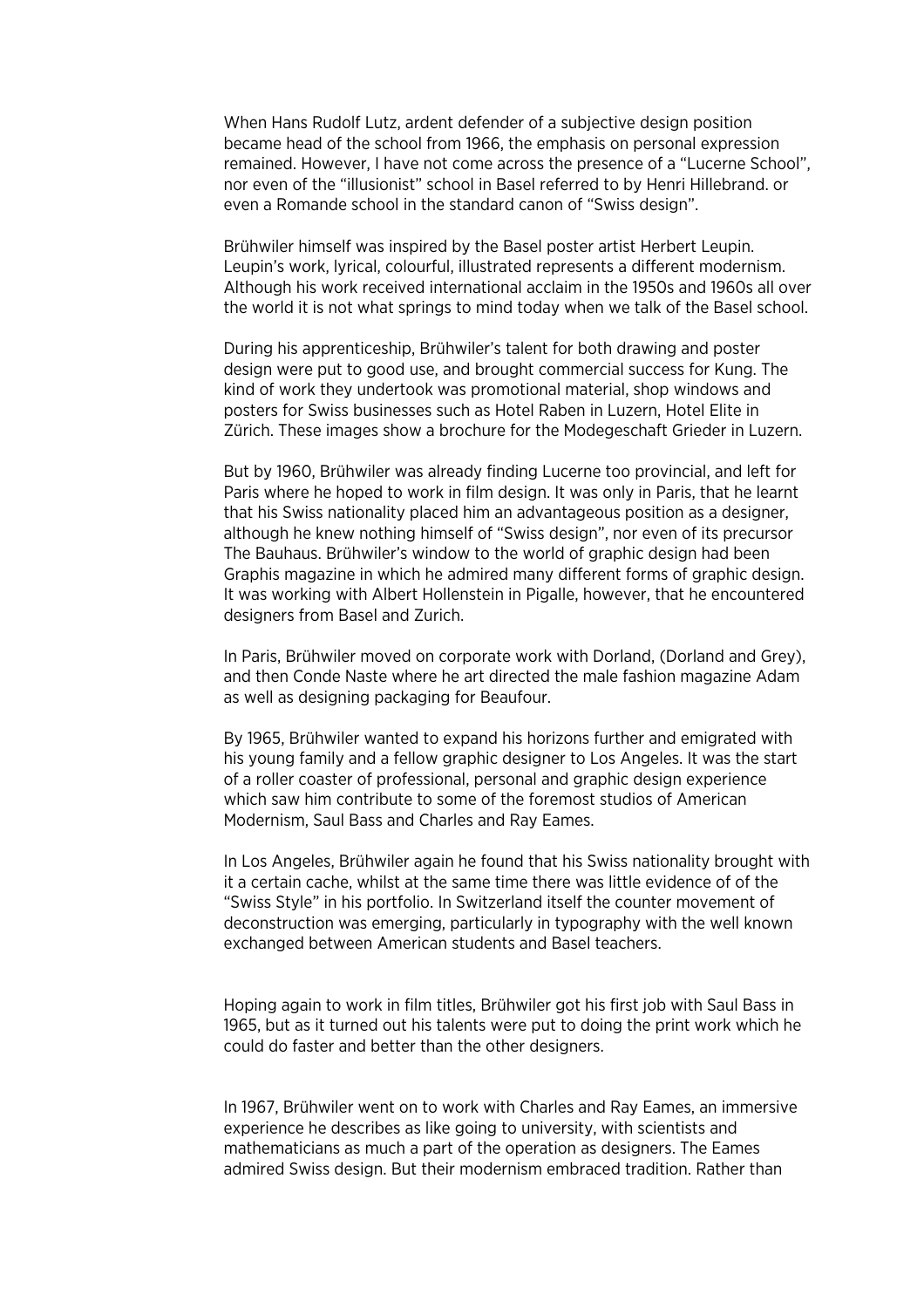banishing the hand-made, they drew inspiration from crafts from Africa, India, Poland and Russia. For the Eames design was a means of pedagogy, and scientific advance and certainly not a neutral carrier of information.

Brühwiler contributed to several of Eames' major multi disciplinary works. (he is the male figure in the film Powers of Ten). Often working seven days a week, the Eames period coincided with crisis in Brühwiler's private life, and a breakdown which nonetheless spurred him to new experiences as a designer, finally striking out as a designer in his own right, setting up a firstly with Rod Dyer in 1969, and then with Teruko Ohkagawa in 1970.

His business partner, Rod Dyer, a South American, was a fan of Konkret inspired grafik design, Odermatt in particular – but as a style, not a method. And so it was from the South African that Brühwiler learnt more about Swiss design. What they practiced was later to become known as sampling, and at the same time it was important to bring something personal to the work.

What Brühwiler encountered in America, was not only the impressive scale of the advertising – giant facades, the richness and variety of expressions, but also the corporatisation of design and advertising which was fast developing to keep pace with the acceleration of post war consumerism.

At the same time, the emerging "counter culture", closely associated with the emergence of new forms of music – in Brühwiler's words, "music became religion"– and the attendant festivals opened up new genres of graphic design.

Together, Bruhwiler and Dyer they entered the fast-moving world edged with the glamour of show biz, designing LP covers and posters for big names such as Capitol, Warner, Universal, A+M Records. He described the extraordinary tempo of their work lives:

*Manchmal hatten wir drei vier Arbeiten im Tag, am morgen früh haben wir die fertigen Arbeiten zurückgebracht, wieder zwei drei neue gefasst… Auf der Rückfahrt im Auto überlegten wir wie was zu machen war, dann ans Telefon, Typo bestellt, ein Stilleben… Film ins Labor per Courrier gesandt, express... wenn image gut war, aufgezeichnet im richtigen Ausschnitt, Typo dazu auf Overlay, alles auf Carton aufgezogen, fertig, nächsten Tag geliefert. Für eine Zeit ist das alles sehr aufregend... aber nach einigen Monatenwar ich ausgepumpt. Und das Geld das reinkam ist an den Wochenenden wieder raus…*

The tempo of life and work described by Brühwiler is a world away from the painstaking rhetorical approaches to design back in Switzerland and the comfort of institutional communities such as the university.

The tempo was accompanied by an assault on the norms of the older generation. In Brühwiler's words:

*Die Amerikaner im allgemeinen waren sehr prude Menschen, durch die Hippies wurde die prude Moral aufgelöst, auf einmal war Sex kein Tabu mehr, Orgien wurden alltäglich.*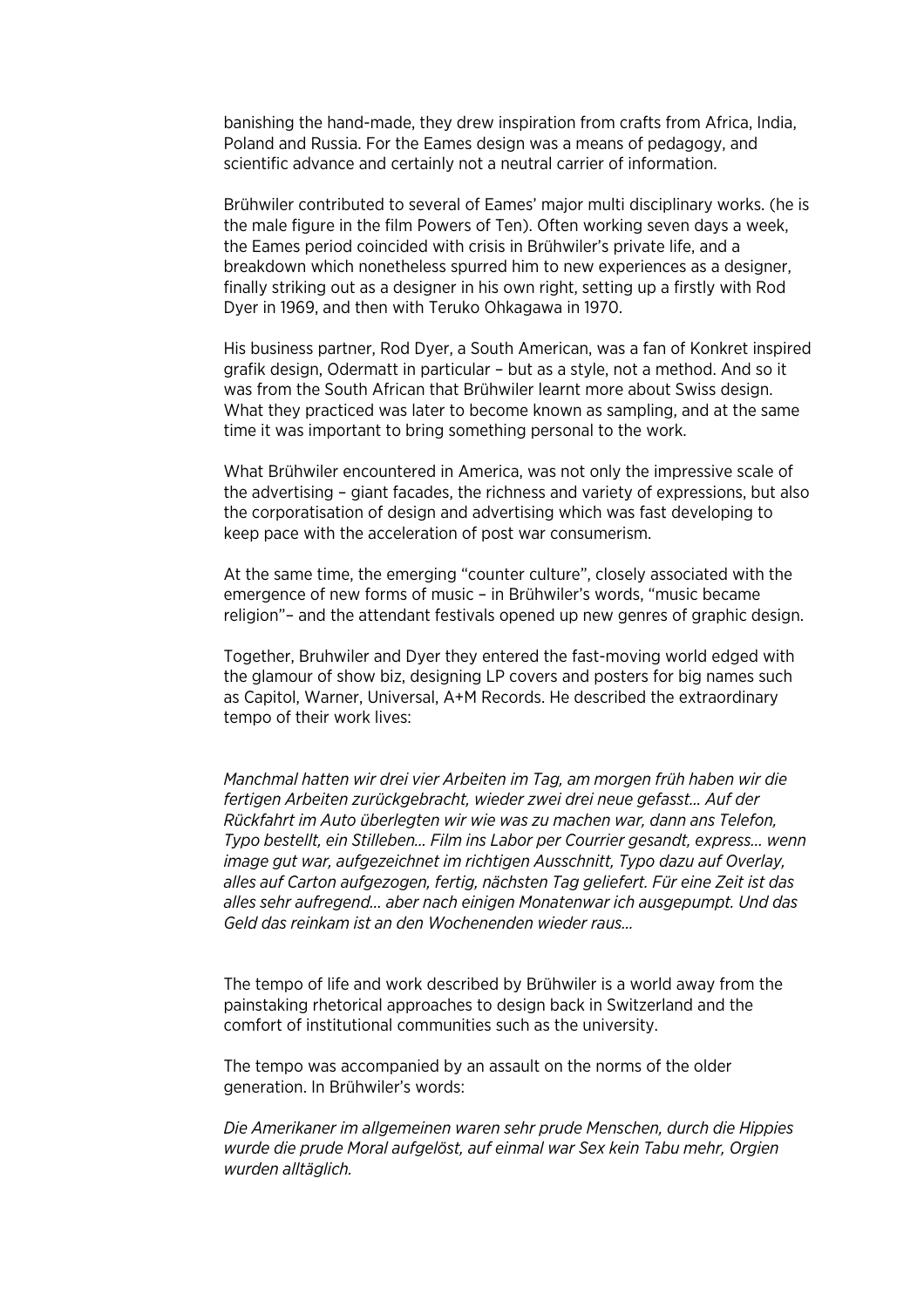Brühwiler's emerging auteurship as a poster designer embraced both this radicalisation, but compositionally remained disciplined and consciously aesthetic. The fashion for sexually unambiguous imagery graphic design of the 1970s is also present in some of his first poster designs.

This promotional brochure for a porcelain company runs the gamut of myths of womanhood, from this 1970s renaissance of a turn of the century romanticism\_ the lace and puckered fabrics, puffed sleeves …

to the naturalness connoted by the long, loose hair… combined with the implied eroticism of these twosomes and threesomes, pieces of fruit giving connotations of both fertility and original sin.

All of which looks quite clumsy today, but the point is that Brühwiler here is already embracing promotional design rich in cultural signification, but at the same time with no relationship to the objects promoted.

There is no trace of the myth of Swissness here, no Sachlichkeit. In this poster promoting just about every major name in rock and pop music for Capitol Records, the girl is again sexualised but speaks also the spunkiness of youth, the rising feeling of empowerment through the rejection of prudish conventions and the new music culture.

Brühwiler soon became adept at manipulating graphic techniques and visual characteristics in order to suggest meanings. He also began to use typography and lettering as a direct form of image making, something which typifies his later work.

This promotional poster for the LP and photo exhibition "Marylin" crops on to the face of the singer, using the raster effect to connote the multiple mechanical reproductions of her image – the singer is not the subject, the image, its reproduction and festishisation of the singer is the subject. Whilst putting Monroe's face as the subject, it simultaneously interrupts that fetishisation through the imposition of the black half tone.

This poster Summer Time, for Herb Albert, uses a pop aesthetic both in the silkscreen look of the flat colours indicating the beach scene, and through the bubble cloud writing, commissioned by Brühwiler.

The album itself cuts strikingly into this landscape in a way which has the singer, whilst diminuitively placed, becoming part of the overall scene, and thus the culture of that time and place.

Just recently another book of regional design was published. In her book of Californian design, Louise Sandhaus argues that California is a "state of mind", an incubator and hothouse in which stylistic and commercial influences combined to create a distinct culture of design.

Does a state of mind become a culture, which then ushers an aesthetic, or a style? Does the heightened experience of taboo breaking, and the accelerating tempo of consumerism have a real time aesthetic corollary?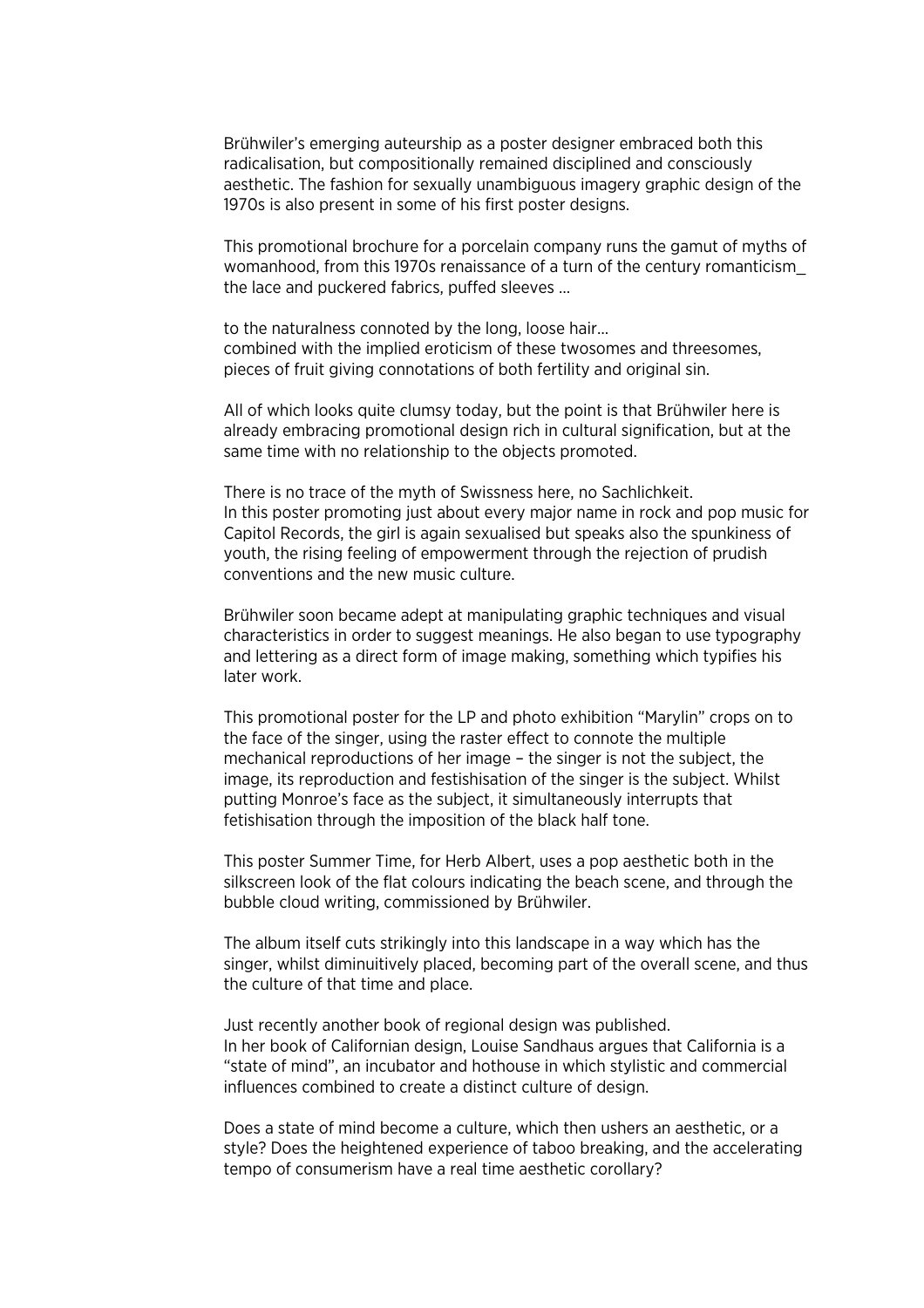If this is true of California, is it then the case that the clean, repressed orderliness of Swiss design reflects Switzerland, or the other way round? Are these classifications of design loci, or stereotypes?

And what happens when these cultures meet, when one infiltrates the other, as so clearly happened in some of the more well-known exchanges between Swiss German and American designers? Why do we look for national and regional identifiers such as Swiss design, or Californian design? As our image worlds become more and more fluid, are we again entering a period such as the post war era in which nations and regions re-assert their need to create myths and identities, to shore up their borders and insist on their particular characteristics?

In 1972 Brühwiler returned to Switzerland on a visit, and found that for the first time he really appreciated it.

*Die neue schöne Hallenbäder, alles schien irgendwie besser als in LA, die Cafes an der Reuss, alles war so sauber, die Berge, der See, vor allem die Luft.*

Brühwiler wanted to introduce Switzerland to what he called the "anti-design design" he had experienced in California. Hans Rudolph Lutz, who was then director of the school at Lucerne invited Brühwiler to share his images of Californian music industry design with the students there. Walter Herdeg, editor of Graphis then published an article using Bruhwiler's image material on the emergent scene of LP cover design on the West Coast.

This anti design perhaps postmodern, an explosion of imagery, juxtapositions, irreverent pastiche. It must have been a delight to students to see this anything goes aesthetic, an anti-intellectualism, sticking up two fingers at what is allowed. the designer themself is taking charge, rather than learning from the masters.

Brühwiler was in fact bringing back to the Lucerne students some ideas that were analogue to those being exported to the USA from Basel at the same time in the sense of the breaking away from strictures of European post war Modernism. The music design nonetheless had a rhythm, a sense of dynamism, of change, of the creation of new meanings through the sourcing of references.

I believe these were driven by the tempo of idea generation, and thus the need to bring together existing images in order to create the new. This is an externally reflective rather than internally reflective form of design practice. The construction does not lie within internally reflective rhetoric but with the juxtaposition of existing projections of meaning.

Brühwiler's is not an intellectual design, but one which is highly engaged with existing visual cultures. A key feature of his design approach is the aspiration that each design has its own answer, the avoidance of a system or singular visual language which can be applied to each job.

This was not a kind of loose, hippyish psychedelia nor a punk trash aesthetic. His works are highly constructed, aesthetic and harmonious. Yet Brühwiler's work is not a kind of postmodern pastiche, nor is it pop graphics. What is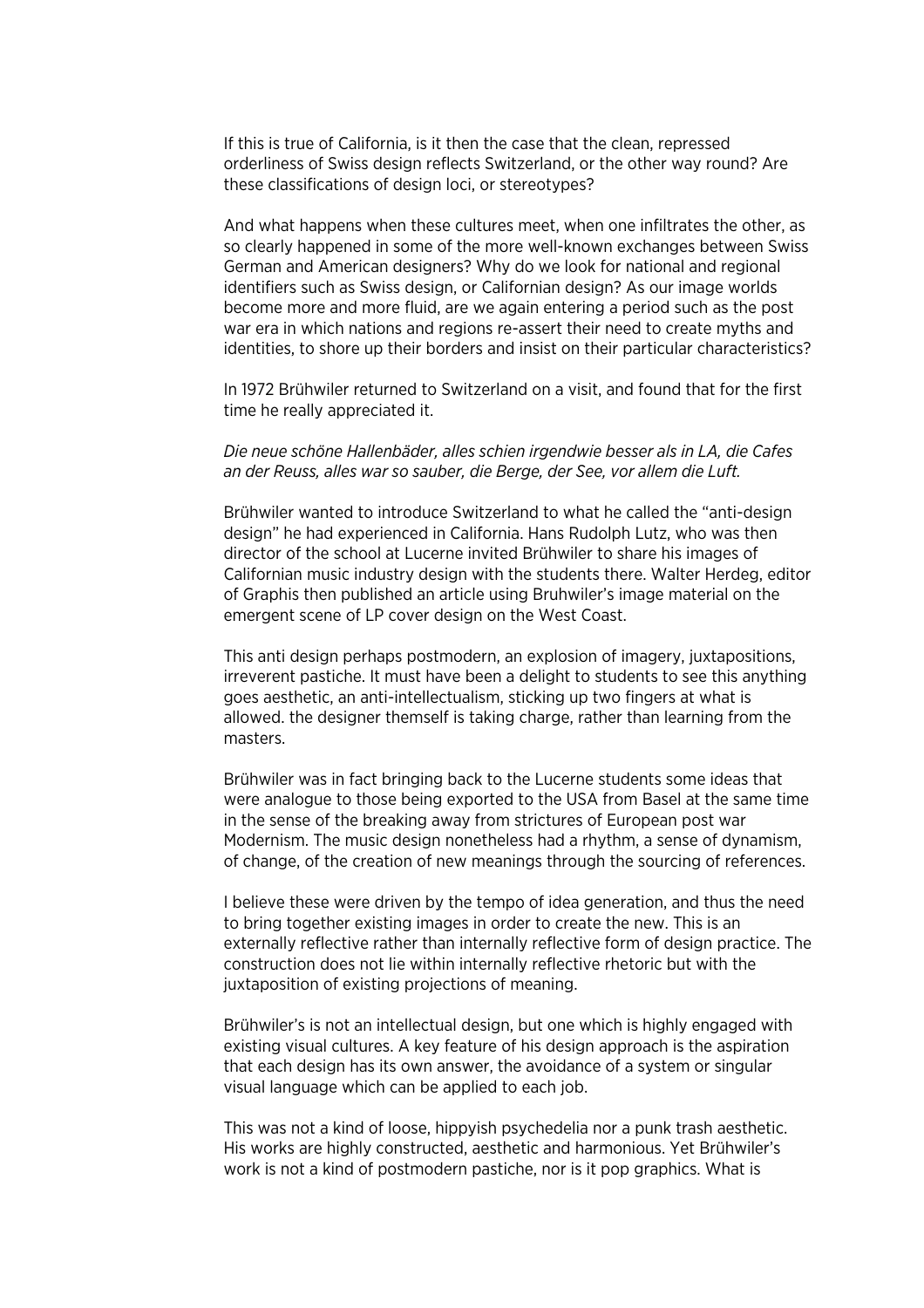evident throughout his posters and which develops, is an anti-perfectionism, and a sense of narrative, and often a personal statement.

An early commission for the Theatre 11 in Lucerne visually translates this conscious framing of narratives. The construction of the poster reflects the internal and external framing of the event.

The jazz poster on the right demonstrates a design competence equally at ease with the fluid letterforms as with the grid overlay, but even this is drawn out and made explicit. The grid is visibly part of the design. Further information is provocatively pushed to the edges of the pages.

Brühwiler was able to attract new clients in Switzerland fairly quickly, first working for Swiss tv, and winning contracts from major Swiss companies such as SBB, Swiss Air, and Sandoz.

Most importantly for Brühwiler he began to establish his name and to take off in auteurship as a poster designer. He proved himself to be an extraordinary versatile designer, equally at home art directing, or using his own photography, typography, lettering and illustration and particularly developing montage techniques which served his interest in multiple and contrasting narratives.

He is equally at ease creating an image of harmonious perfection, as with an aggressive destruction of the clean graphic surface.

Commissioned to create the cover for Graphis magazine number 231 (1985), Brühwiler chose to make a provocative image of the graphic designer as the puppet of the paying client, and at the same time disturb the image of cleanness and perfection which has remained a sustained hallmark of Swiss design.

I spoke earlier about how some of B's early posters exploited myths of womanhood.

Later, the human face, either of a well-known figure, or cropped to the eyes and mouth is at the centre of many of the posters produced for the Swiss cultural institutes who became his main clients.

Here social readings and cliches around gender are less dominant and the body parts – eyes, ears, mouths, hands feet are used as metonyms for aspects of the social condition, such as the ability and at the same time inability to communicate.

His subjectivity is clear. For example, a comment on Goddard's attitude to the conventions of film.

There is often a playfulness and humour present in Bs work, for example in these delightful literal interpretations of Hitchcocks "The Birds" and "The Congress of the Penguins"…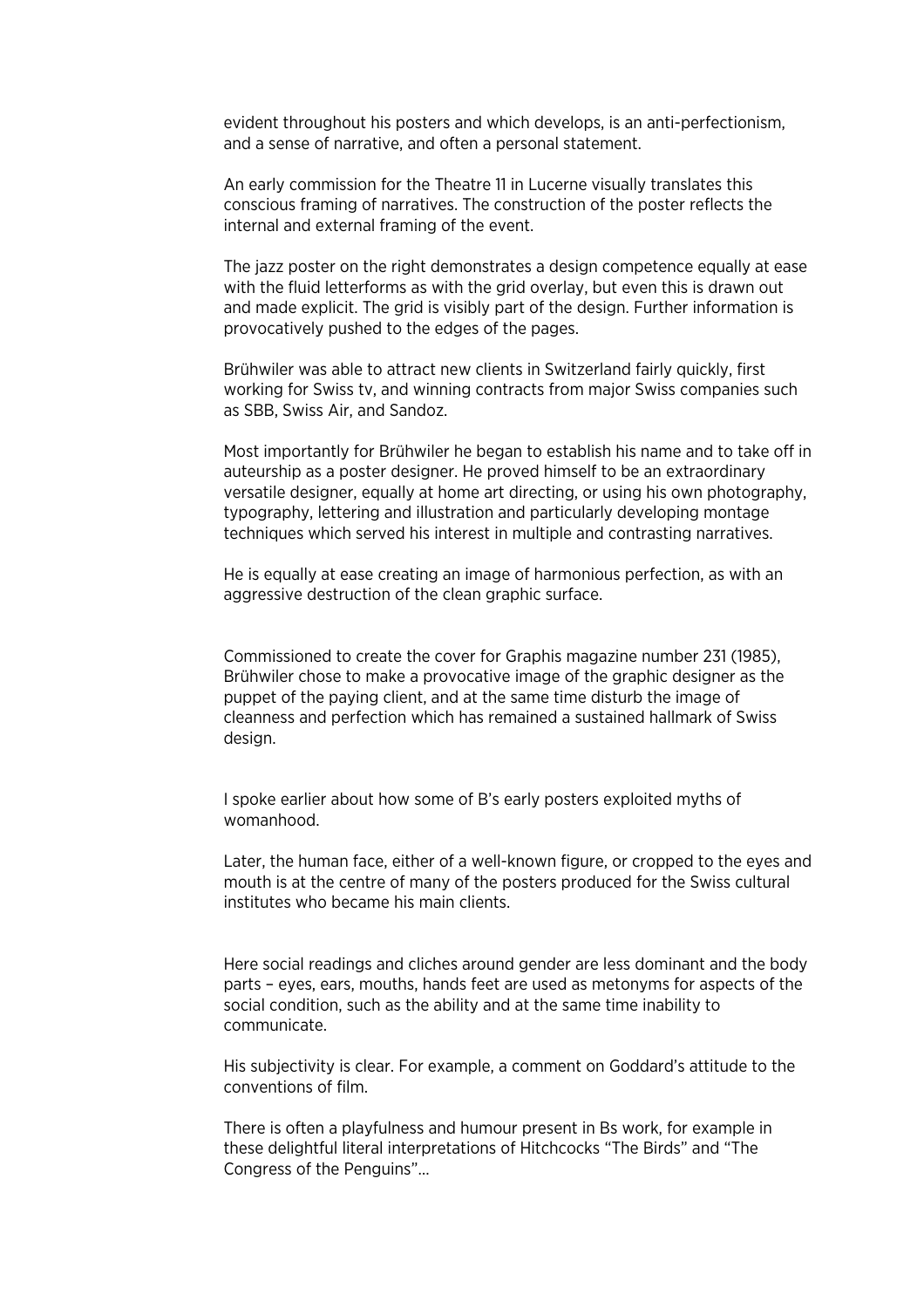In his later works from the 1990s onwards Brühwiler's questioning of the human condition becomes more evident. He seems to not simply question the role of the designer, but more generally to reflect on the individual as a member of the human race, perhaps also on himself. It is clear that he brings a social sensitivity to his work, whether this has its roots in his religious upbringing or a political stance.

Whilst Bruhwiler's work was highly present in the Zurich and Basel cultural institutions in the 1980s and 1990s up to the end of the 20th century – indeed Hans Rudolph Lutz claimed that he more than any other designer influenced (geprägt) or the Zurich poster scene in this period, he does fit tidily into the canon of Swiss design. Not only does he not represent a stereotype of Swiss design, but he does not reproduce his own ideas in stereotypical fashion.

His work is polychromatic, monochrome, emotional, personal, sexual, multilayered and visibly hand made. They reveal not an attempt at neutrality, but a desire to engage and critique.

Perhaps his work is "Other" to the Subject, that which lies outside the norm in order for the norm to shore up its sense of identity. This understanding is reflected by the fact that Brühwiler has been included in exhibitions in Switzerland such as Breaking the Rules, Plakate der bewegten 80er Jahre in der Schweiz, 2007, and as a post-script in Meggs' Graphic design in 2012.

In a gesture which is typical for Bruhwiler's inventive search for difference and renewal, the last series he created for The Zurich Filmpodium in 1994 were large woodcuts, at a time where most designers were embarking on digital methods. Woodcuts could not have been less fashionable, but as black and white hand made images they stood out amongst other designs, and whether intentionally or not, paid homage to his Luzern education forty years earlier.

Whilst I would love to show more of the incredibly rich and diverse output of this designer, I will now move on to my concluding remarks in relation to some of the questions which I have raised, and for which Bruhwiler's output has served as an example for the validity of those questions.

It is evident through the recent projects such as the Zurich Museum fur Gestaltung's 100 years of Swiss graphic design, and Mapping Graphic Design in Switzerland from the HdK in Berne, that there is a current impetus to encompass a wider range of creative output from Switzerland than has previously been the case.

The Mapping project is also interesting for its problematising of design historical approaches, and has sought to draw on some of the Anglo-American critiques of canonical models of design historiography with their tendency to reproduce the same narratives. But still the Anglo American feminist critiques which want to re-think the canon have made only marginal headway in Britain or the USA. Those feminist demands of the 1990s (Martha Scotford, Teal Triggs, Bridget Wilkins) were about moving away from objects towards processes and looking at dissemination, mediation, and consumption as much as production.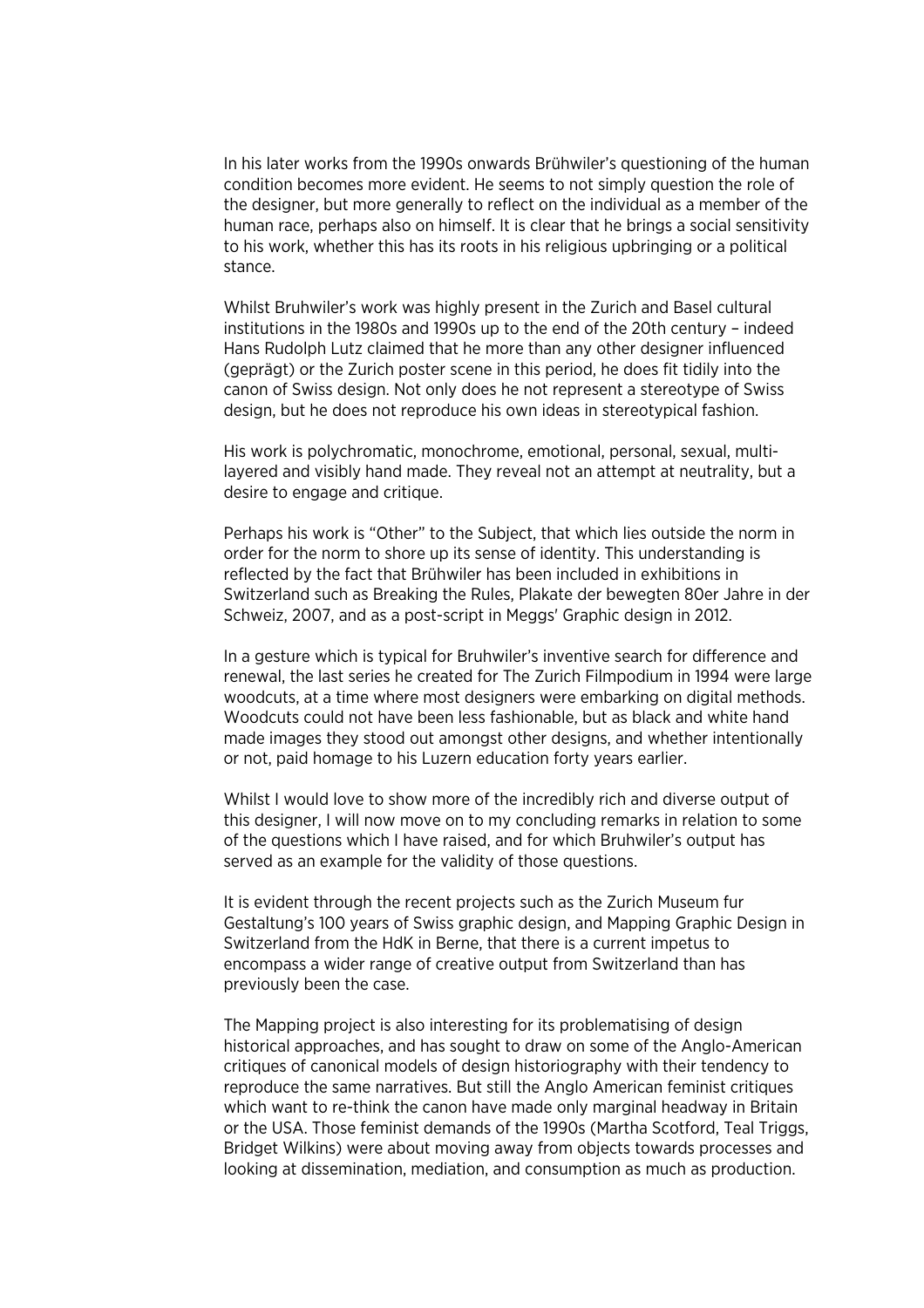Today the proposals for feminist historiographical methodologies have given way to the notion of participatory history writing (Johanna Drucker), with the easy availability of mass amounts of data once under the guard of the archivist and inevitable questioning of the role of the expert.

But accessibility to data alone in itself will not re-construct our assumptions and expectations, will not make visible that which has not been seen as worthy of recording.

Finally, to return to the question of national stereotypes. I am interested to ask why at this particular time as national design cultures seem to be more fluid and open, there is a move once again assert national myths in design.

In social studies the stereotype is invariably built on characteristics which are viewed negatively. In the case of Swiss design, the common characteristics are celebrated for their international influence. But even if a stereotype forms a generally considered positive representation of a nation, it stands for simplistic categories and ultimately an unrepresentative picture which is difficult to shake off.

Another very contemporary model of the positive stereotype of a national culture is the nation brand. It is the business of the brand to draw out a simple set of characteristics which can be easily identified and recognised, a form of communication which seeks to reduce complexity and this method is now increasingly applied to nations. in multibillion dollar operations paid for from public funds, often of countries which can ill afford it, with the promise return on investment. The argument for these branding processes are never about complexity, but about the benefits of simplification and promotion of national myths, and by implication, exclusion of unwanted factors.

Kjetil Fallan tackles this question of the national design myth in his attempt to expand and diversify Scandinavian design history. He also sees a recent revival of modernist ideals, in the Scandinavian case the stereotype is "humanistic, organic, democratic and timeless", which Fallan describes as a 'straightjacket of mythologies' (p. 1), stereotypes that are superficial at best and caricature at worst.

Was the "Swiss style" in design perhaps one of the earliest, non-explicit examples of nation branding? Design historian Paul Betts has shown how West Germany, with the help of the USA, took this route to re-branding Germany through design in the post war era.

Whilst the term Swiss style was, according to Lars Müller and others, not coined by the Swiss but by the Americans, perhaps the Swiss, at least those in the vanguard were happy to embrace it as reflecting a coherent idea of Swissness which could be identified with the myths of technological and economic success, precision and craftsmanship, and a faux neutrality which affirmed Switzerland's place in the post-world order.

Twenty first century reassertion of modernist aesthetics if not principles evident in design and architecture in Switzerland seems to act as a bulwark against new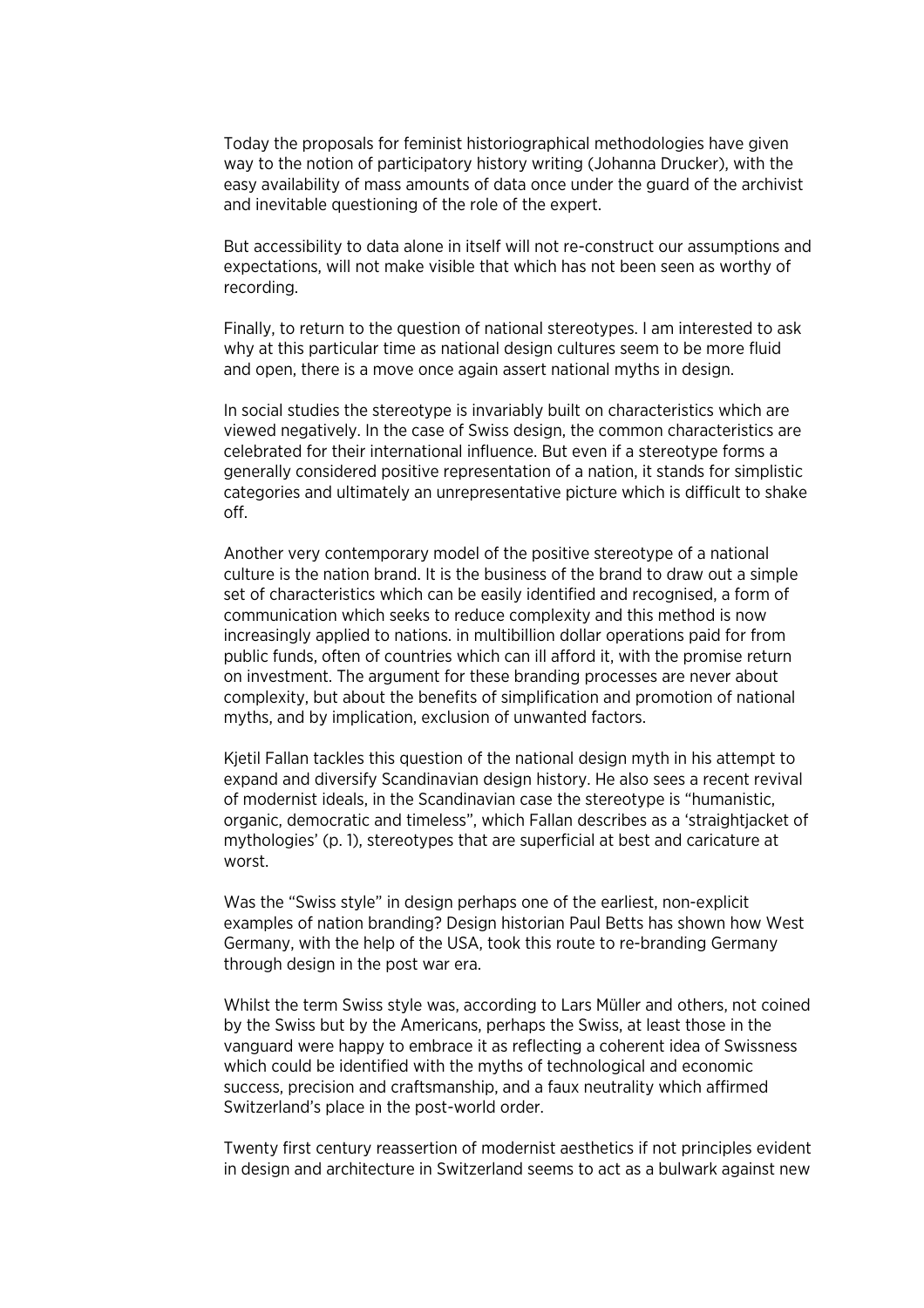influences, an assertion of not of a universality but of a Western-oriented myth which seeks perfection, excludes disruption, and ultimately can only reproduce and caricature itself.

In one of two excellent essays on the visual reproduction of the Swiss myth in the poster collection Paradise Switzerland, David Signer suggests that a critique of the Swiss myth prolongs its existence. In which case, perhaps the concept of national stereotype is more useful, for its negative connotations are more likely to encounter resistance and push for openness and diversification to that which does not fit in to the stereotype. I hope this expose of the work of Paul Brühwiler today, as well as the other contributions to this seminar makes a contribution to that process.

## REFERENCES

Betts, Paul Die Bauhaus Legende Amerikanisch Deutsches Joint Venture des Kalten Krieges, in *Amerikanisierung: Traum und Alptraum im Deutschland des 20. Jahrhunderts*, Alf Lüdtke, Inge Marssolek, Adelheid von Saldern, Franz Steiner Verlag (Eds), 1996.

Brändle Christian et al *100 years of Swiss Graphic Design,* Museum für Gestaltung Zürich Edition, Prestel Pub, 2014

Cramsie, Patrick *The Story of Graphic Design*, Harry N. Abrams, 2010.

Drucker, Johanna Review of *The Story of Graphic Design* by Patrick Cramsie, Journal of Design History 24, no. 2 (2011): 199-201.

Ewen, Stuart and Elizabeth Ewen *Typecasting: On the Arts and Sciences of Human Inequality* Seven Stories Press, 2011

Fallan, Kjetil *Scandinavian Design: Alternative Histories*, , Berg, 2013

Hillebrand, Henri *Graphic Designers in Europe*, Thames and Hudson, 1972

Hollis, Richard *Swiss Graphic Design: The Origins and Growth of an International Style*, 1920-1965, Yale, 2006

Lzicar, Robert and Davide Fornari (eds) *Mapping Graphic Design History in Switzerland*, Triest Verlag für Architektur, Design und Typografie, 2016

Meggs, Philip B., Alston W. Purvis *Meggs' History of Graphic Design*, Authors: Edition 5, John Wiley & Sons, 2011.

Louise Paradis interview with Wolfgang Weingart http://www.tm-researcharchive.ch/interviews/wolfgang-weingart/

Pickering, Michael *Stereotyping: The Politics of Representation*, , Macmillan Education UK, 2001